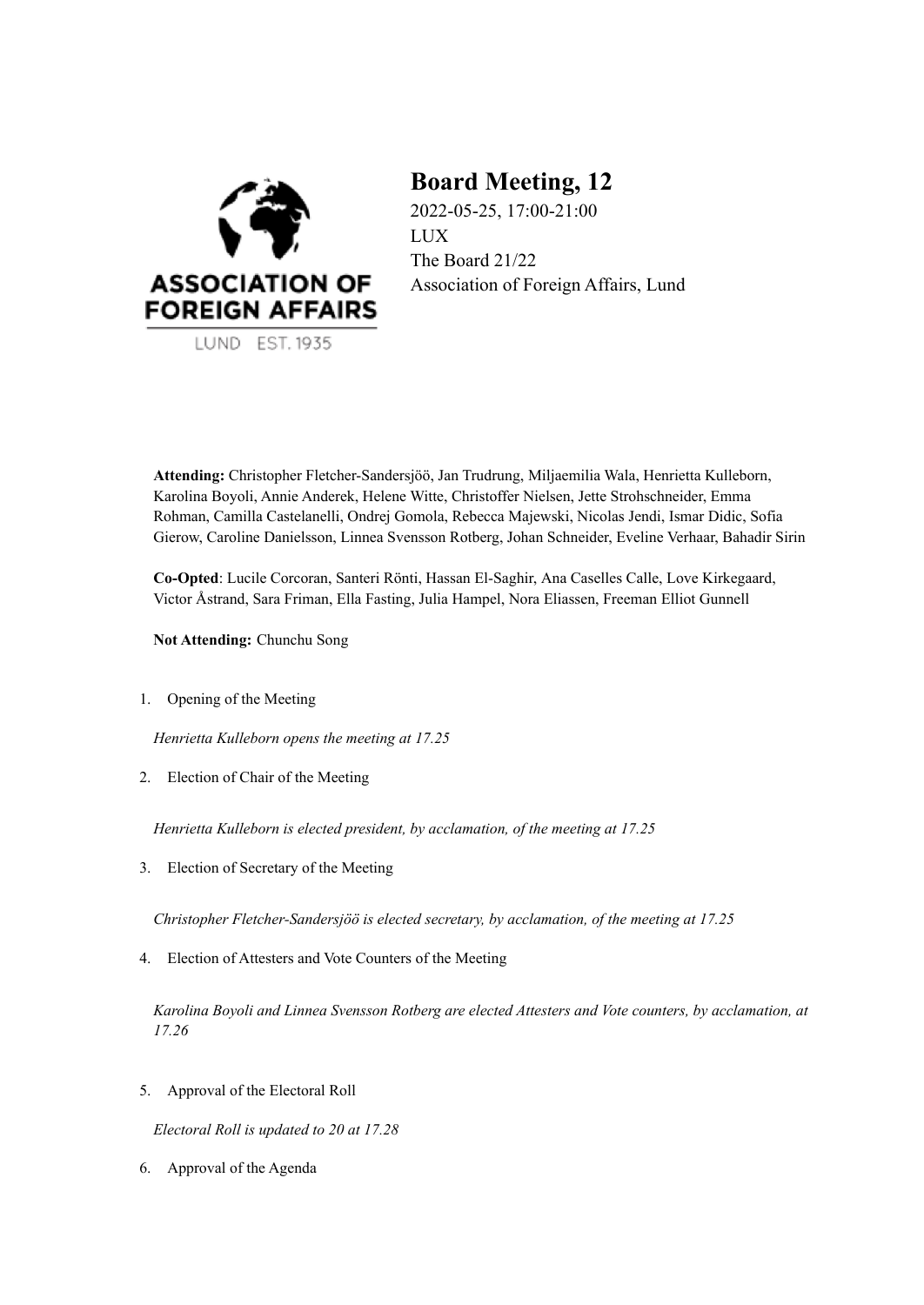*Agenda approved, by acclamation, by the board at 17.29*

- 7. Decision Point: Ratification of PC Decision
	- 1. Application for the LDS Legacy Fund

*Henrietta Kulleborn goes through the PC-Decision that is about the participation of a debate tournament and has 2 cost-alternatives.*

*Option 1 - 4 voted for*

*Option 2 – 12 voted for*

*6 people abstained.*

*The board ratifies the PC-decision at 17.31*

#### 8. Motions

1. Decision Point: AF Contract

*Henrietta Kulleborn gives the background of the motion.*

*Nicolas Jendi would vote for the affiliated contract because of the importance of continuation of close relationship between UPF and AF.*

*Miljaemilia Wala says that there are more requirements with that contract. Miljaemilia Wala asks PR if we have gotten any benefits with marketing within AF?*

*Camilla Castelanelli says they haven't seen that much of a boost, if any. Shouldn't be a deciding factor of the motion.*

*Karolina Boyoli prefers the affiliated contract. Another kind of PR. People later on might see us and give greater exposure. Might go to future lectures because they saw us on Instagram.*

*Henrietta Kulleborn thoughts about the affiliated contract:*

- *PR is the biggest gain.*
- *Printer use in Svåningen*
- *Sell tickets via Studentinfo although we never use it.*
- *Subsided contract. Same with the other contract.*
- *Access to Edilkammaren which debate has used.*
- *Café Athen (Same access with other contract after changes).*

#### *Henrietta Kulleborn continues by stating that:*

- *We need to send in an operational plan and other documents every year which means much work for the president. Only applies for affiliated contract.*
- *We can't be political. UPF is borderline according to AF. Henrietta Kulleborn says that we don't want to change the way we work.*
- The board can change that point of the contract. A board member needs to argue for that at an  $AF$ *board meeting.*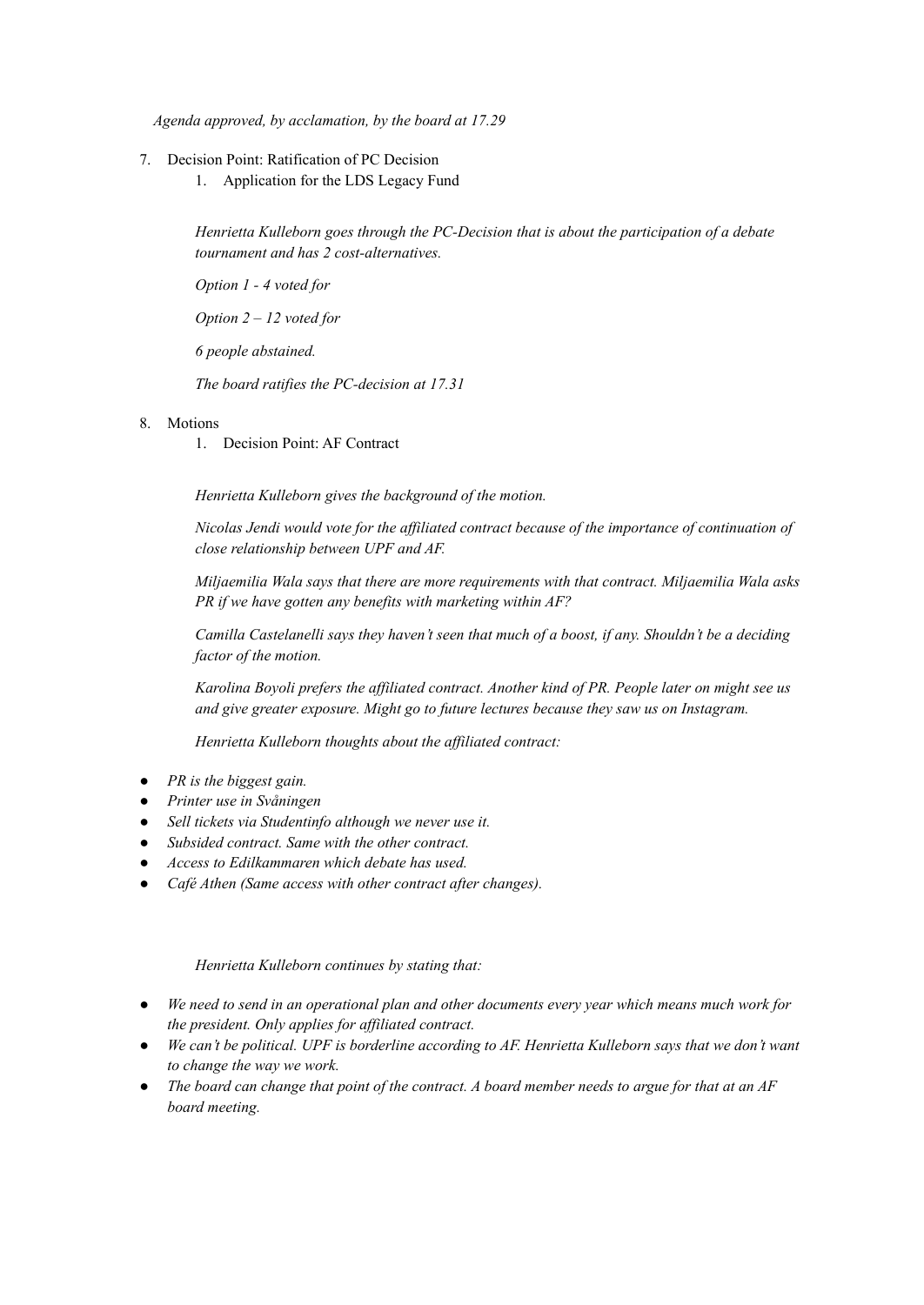*Karolina Boyoli says the reason AF has that point is because of the Marxist student organisation.* We are not affiliated to an ideology or party. We are close to Studentafton and  $AF$  in the sense of *our purpose. Invites speakers etc.*

*Linnea Svensson Rotberg wonders about Hälsningsgillet and participation is included for both?*

*Henrietta Kulleborn says it is included in both contracts.*

*Johan Schneider wonders what AF thinks of us politically?*

*Henrietta Kulleborn says that the contract says that the core concept shouldn't be political (?). They want less drama and we are borderline to be accepted.*

*Nicolas Jendi wonders what the basis of the political aspect is? Have a printer or keep our concept? They want to limit political exposure.*

*Henrietta Kulleborn says yes and keeps it clearer of what AF is, which is culture and sports.*

*Nicolas Jendi says that if they are consolidating what AF is then we should be part of that consolidation. Nicolas found us by checking AF website and found us under affiliated.*

*Christoffer Nielsen wonders if we can't due future statements like we did with the Russian invasion of Ukraine?*

*Henrietta Kulleborn says more than likely there would be a stop to future statements.*

*Annie Anderek wonders how fast they can stop the contract if we do something they consider to be political?*

*Henrietta Kulleborn says that nothing is stated in the contract but AF mentioned that they would have a discussion with the organisation if something like that happened. 1-month cancellation after last warning.*

*Julia Hampel says that it can be argued that the statement about Russian invasion can be considered humanitarian.*

*Henrietta Kulleborn says that we can get the subsidised contract if we can't get an affiliated contract. Should we rank them or vote for one only?*

*Karolina Boyoli says that of course we should have the subsidised contract if we cant be affiliated but that shouldn't be stated initially.*

*Henrietta Kulleborn says that we need to make another application if we don't become an affiliated contract. AF vote on a meeting. Hard to make another application because of a change of boards.*

*Miljaemilia Wala thinks that we should rank them but emphasise one of them.*

*Nicolas Jendi asks if we can send the same documents for both applications?*

*Henrietta Kulleborn says that the bigger things such as operational plan and annual plan are for* the affiliated contract. If we don't get the affiliated contract then there will be a period of time *where we won't be subsidised. So full price for office and renting rooms.*

Rebecca Majewski asks if they will kick us out of the office if we don't sign one of the contracts?

*Henrietta Kulleborn says no, the office is under another kind of contract.*

*Annie Anderek asks about the ease of changing contracts?*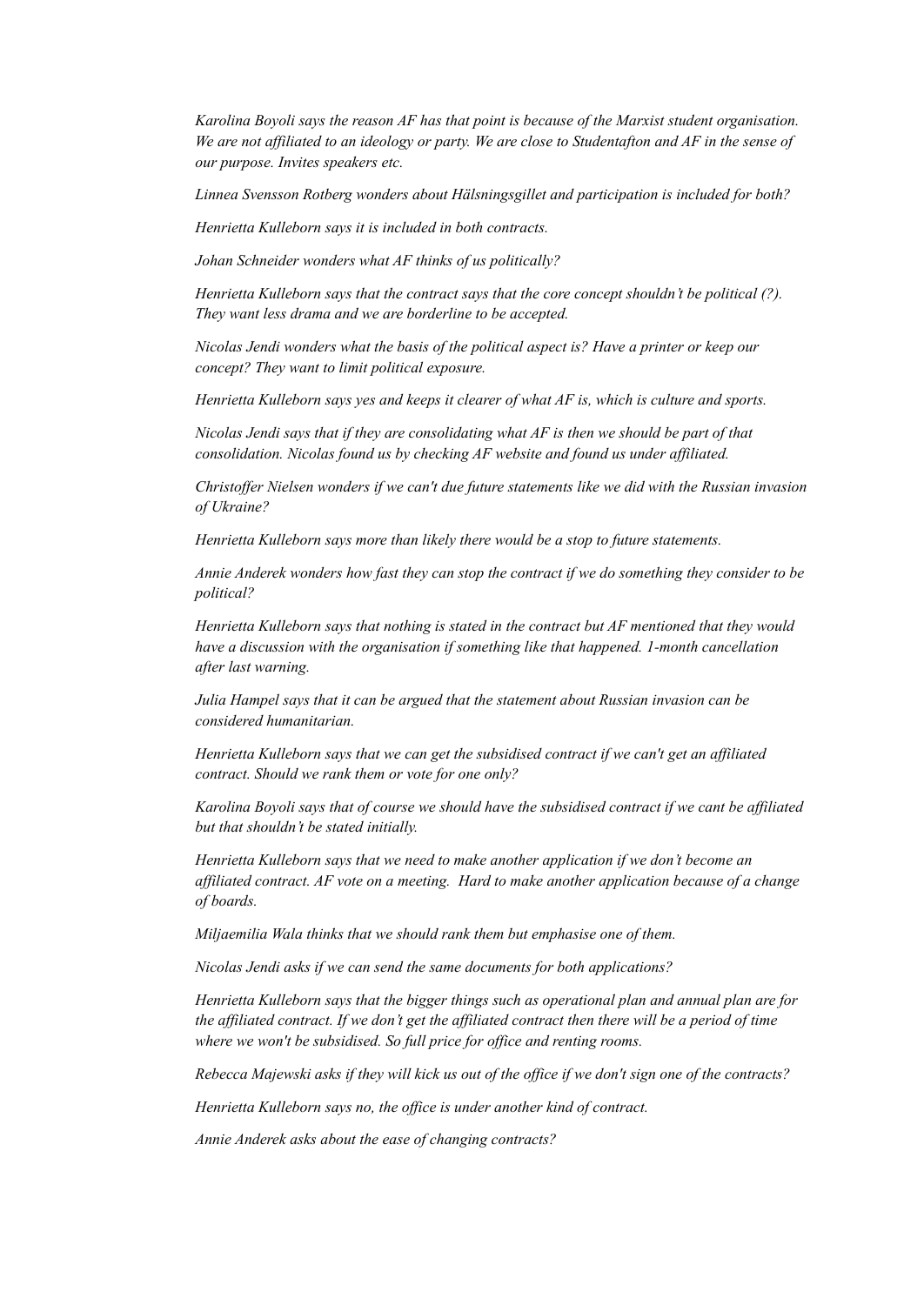*Henrietta Kulleborn says that we will just send in another application for the next AF board meeting.*

*Christoffer Nielsen still doesn't understand why we are one the borderline? Can we make the exception? If we can be affiliated with the exception then maybe go for that, otherwise, go for subsidised.*

*Henrietta Kulleborn says that might be an issue.*

*Henrietta Kulleborn says the option is still to rank them but need a counter-statement for that.*

*Annie says comments have been made on several lectures about the fact that it has been too political. We can't control what people say. Is it worth the hassle?*

*Karolina Boyoli says that that shouldn't be an issue because other AF organisations have similar things. Radio shows and lectures that are about politics. AF usually doesn't interfere. Studentafton won't stop having controversial speakers because they draw crowds.*

*Nicolas Jendi says that the main activity shouldn't be political. What is our main political goal? We can maybe change it to serve our purpose. They do this because extremist groups made a controversial statement.*

*Counter-proposal by Annie Anderek - I propose that the Board decides to go with the Affiliated Association contract, and asks to have the Subsidy contract if that one is not approved.*

*The board decides to end the debate by acclamation*

*Henrietta Kulleborn says that she will start with Annie's counterproposal. If that is approved then the rest will fall.*

*Henrietta Kulleborn asks the board if they can approve Annie Anderek counter proposal?*

*The board approves of Annie Andereks counter proposal at 18.01*

#### 2. Decision Point: Change of Individual Signatories

*Henrietta Kulleborn goes through the motion which is about taking away Henrietta Kulleborn and Jan Trudrung as individual signatories at the end of June and automatically give the new President and Treasurer signatory rights.*

*Miljaemilia Wala wonders about the numbers in the motion?*

*Henrietta Kulleborn says that is the date of automatic transfer.*

*The board ends the debate at 18.05*

*The board approves, by acclamation, of the motion at 18.05*

3. Decision Point: History of UPF

*Karolina Boyoli talks about the history section of the statutes. Ondrej Gomola wonders if we want to write more in the section about 2020? Jette Strohschneider wonders about the extension? What will be included?*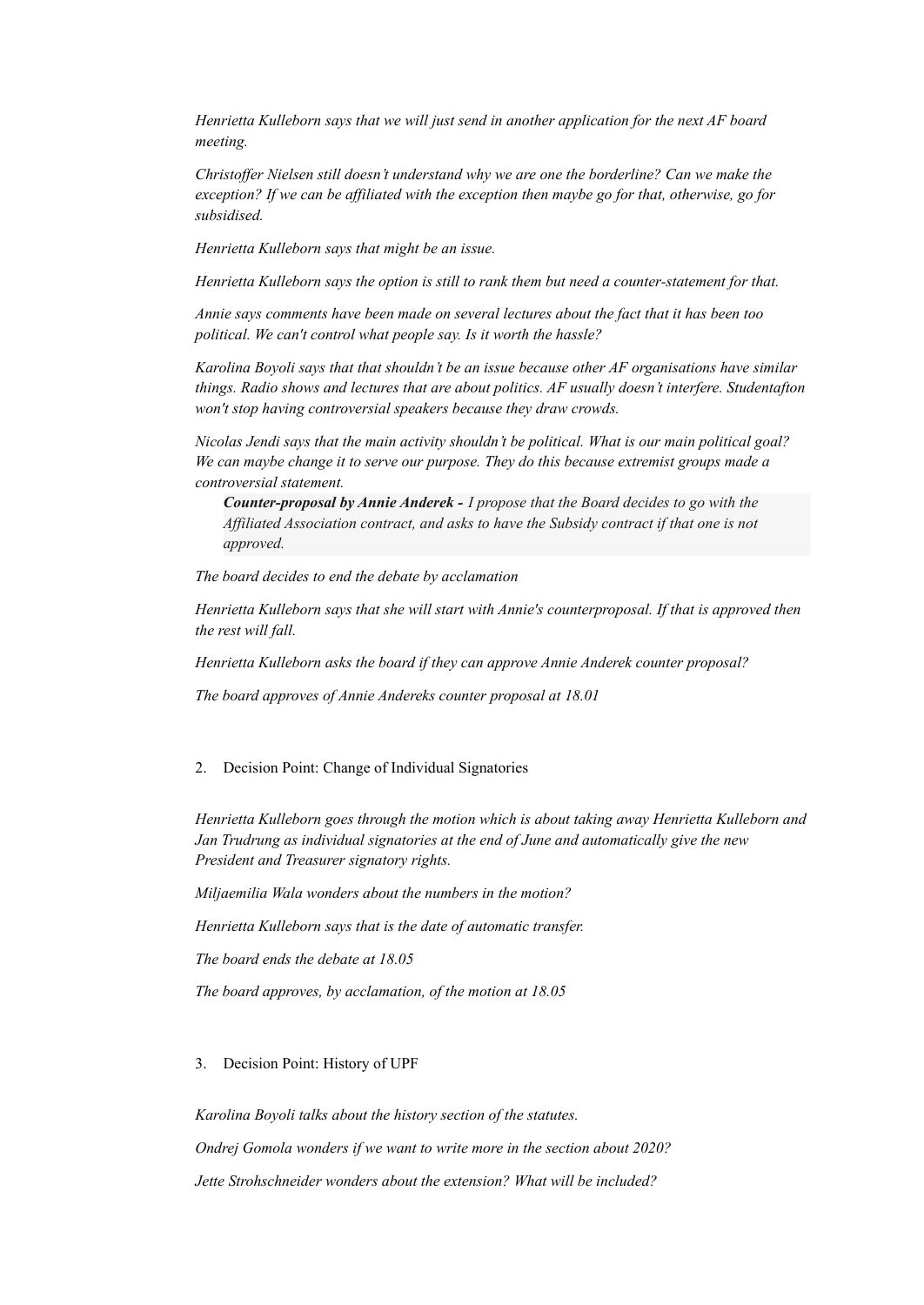*Jan Trudrung says copyright might be of interest.*

*Miljaemilia Wala says that it isn't the first time this has happened.*

*Ondrej Gomola says we shouldn't include the copyright thing. History section is to shed positive light.*

*Niclas Jendi thinks that is a good idea.*

*Eveline Verhaar says that the 2020 section is long already and nothing of interest happened.*

*Camilla Castelanelli says that the first ball after the pandemic is positive.*

*Henrietta Kulleborn wonders if anyone wants to make a counterproposal then write it in the Slack channel.*

*Annie Anderek points out the possibility of working with this during the fall. We can have a working group.*

*Ondrej Gomola (POI) - 2020 mentions about the statutes. They have been there since the beginning?*

*Henrietta says no, had by-laws before.*

*Board ends debate, by acclamation.*

*Counter-proposal by* **Nicolas Jendi -** I propose that the board amends the motion to "2022: After two years of pandemic regulations UPF holds in-person events and trips again. In addition to this UPF Lund merges with Lund Debate Society (LDS) which creates the debate club. A legacy fund is created in to administer the remainder of LDS finances."

#### *Counter-proposal by Ondrej Gomola:*

*- 2*020: The Association turns 85 years old with the COVID-19 pandemic shifting operations online until 2022.

- On September 3rd, The Perspective Radio Committee became The Perspective Pod&Radio Committee through a board decision.

- The UPF Statutes were first established through their first reading during the Annual Election Meeting on May 9, and were voted through during their second reading at the Annual Meeting on September 24.

*Karolina Boyli can merge her motion with Nicolas Jendi's proposal.*

*Ondrej Gomola and Nicolas Jendi merged their proposal. All motions are now merged into a single one.*

*The board, by acclamation, approves of the merged motion at 18.19*

4. Decision Point: Jubileum Fund

*Jan Trudrung goes through the motion.*

*Miljaemilia Wala wonders if Jan can see the fund? How much do we have?*

*Henrietta Kulleborn will go in and check.*

*Jette Strohschneider wonders about why the current sum was decided upon. It was more than before.*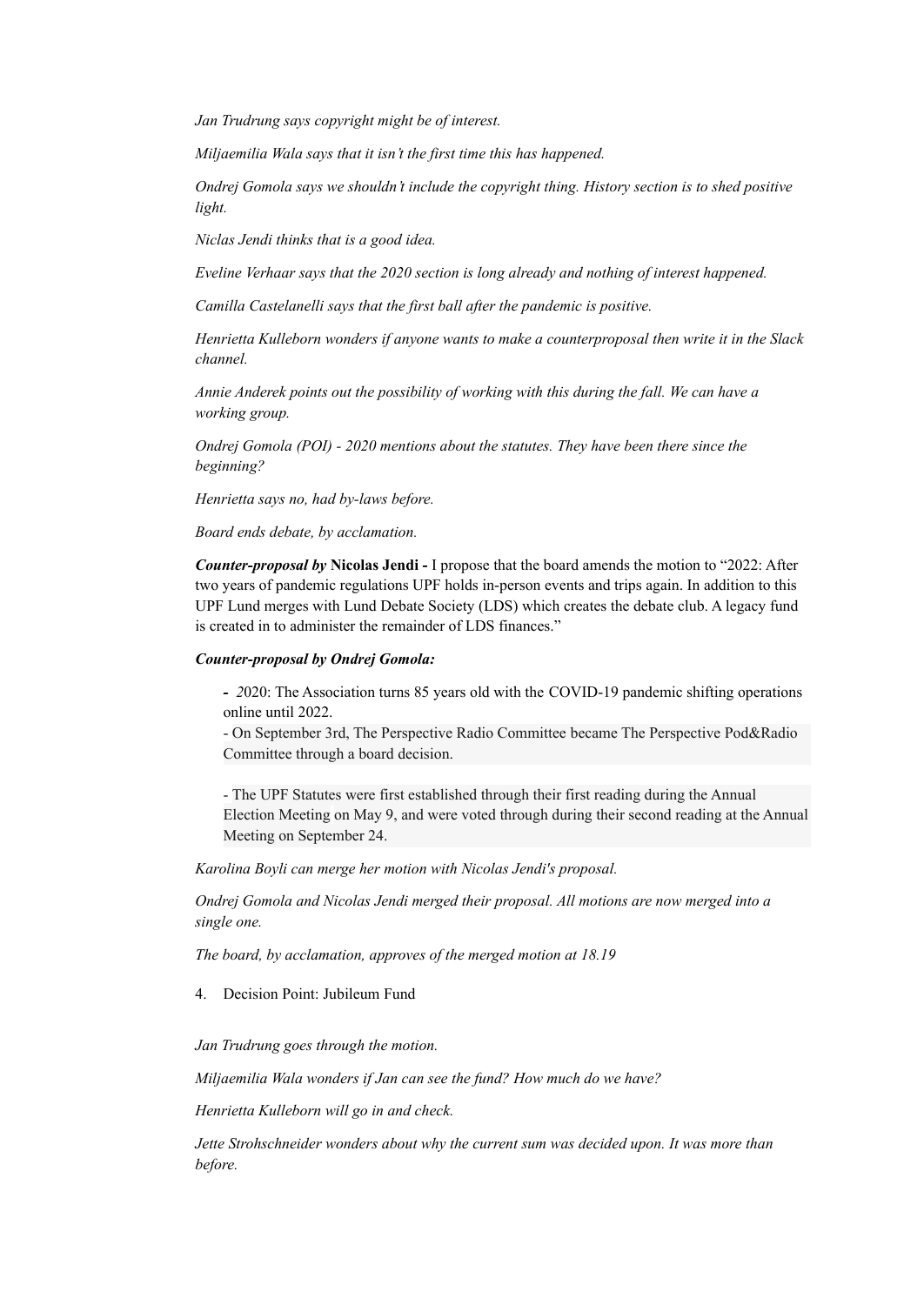*Jan Trudrung says it has always depended when it comes to the sum. Jan mentions the Pandemic effects being a reason. We are also reaching our limits financially.*

*Henrietta Kulleborn states that 22,722 Sek exists in the Jubileum fund.*

*Miljaemilia Wala wonders if it is feasible that we will put in that amount of money every year.*

Jan Trudrung says it hasn't been decided yet if the money will be taken from our savings. Still some spendings that needs to be closed. It is up to the future boards to decide about the fund they want *to put in.*

*Henrietta Kulleborn says that we can't use grant money. We haven't gained that much money from entrance fees or membership revenue. 10,000 isn't possible. 7,500 is possible.*

*Johan Schneider says we should contribute but is it really possible that the future board can do whatever they want?*

Henrietta Kulleborn says no. It has to be used for the jubilee ball. The details are up to them.

*Helene Witte wants to contribute but maybe lower it to 5,000 Sek.*

*Board ends debate, by acclamation, at 18.27*

*Counter-proposal by Helene Witte -* I propose to contribute 5000 SEK to the 100 years jubilee fund for the UPF board 2034/35 instead of the previously proposed 7500 SEK*.*

*Jan Trudung can merge his motion with Helene Witte.*

*Henrietta Kulleborn needs to change some stuff in the motion because of contradictory meanings.*

*Counter-proposal by Henrietta Kulleborn -* The treasurer, given the instruction by the board, contributes SEK 5000 to the jubilee

fund as the contribution to the 100 year anniversary from the 21/22 board.

*Helene Witte withdraws her motion.*

*Jan Trudrung merges his motion with Henrietta Kulleborn motion.*

*The board approves, by acclamation, of Henrietta Kulleborn and Jan Trudrung merged motion at 18.31*

9. Break: 10 min

*Meeting adjourned at 18.31 by Henrietta Kulleborn. Caroline Danielsson left during the meeting. Henrietta Kulleborn opens the meeting at 18.43*

10. Information Point: Working Group Update

*The electoral roll is updated to 19 at 18.43*

*The Senior Collegium – Are reaching out to previous board members.*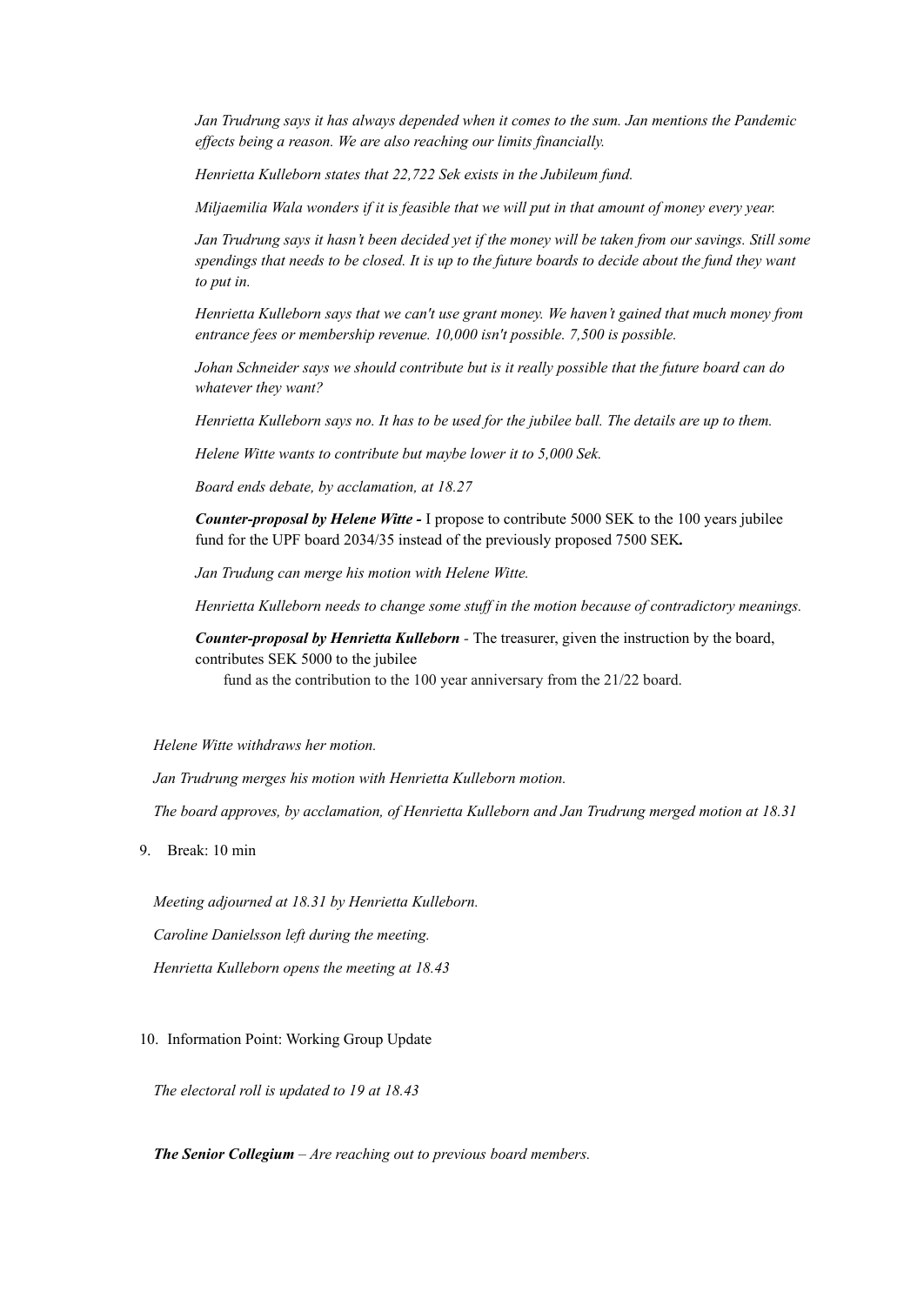*Active members fund – Have decided on a date. Info has been sent out.*

*Policy document – Done*

*Recruitment - Done*

11. Information Point: Report from the Project of the Year

*Freeman Elliott Gunnell gives a brief description of the report:*

- *Series of lectures and seminars related to health and security.*
- *Panel discussion about health, how health will change in the climate future*
- *40 guests*
- *Used part of the funds for fika*
- *Needed a technical support package.*

*Christopher Fletcher-Sandersjöö wonders if they actually donated money?*

*Freeman Elliot Gunnell says no.*

*Jan Trudrung:*

- 1. *Congratulations*
- 2. *Would be nice to get the budget report.*
- 3. Still some things are missing in the budget. The payments don't add up. Hopefully the bills will come *soon.*

*Freeman Elliot Gunnell says that no future bills will come that he knows about. The technical package* cost over 1000 Sek. The dinner was cancelled and they have a surplus of funds that they didn't use. Will *get back to it.*

*Jan Trudrung says the venue cost 3150 sek and is missing the technical package.*

*Ana Caselles Calle says we got the technical package after they booked the room.*

12. Information Point: Q4 report

*Jan Trudrung goes through the budget.*

*Camilla Castelanelli wonders where he counts the photographer for the ball? That should be PR and not activity.*

*Jan Trudrung says he put it under activity but will change it.*

*Ondrej Gomola is surprised that Webzine hasn't used their budget.*

Jan Trudrung says what he has done with webzine and several other committees is that there are a page 2 *where there is a breakdown of payments, funds etc.*

*Henrietta Kulleborn says that 500 Sek is connected to FBA.*

13. Break: 10 min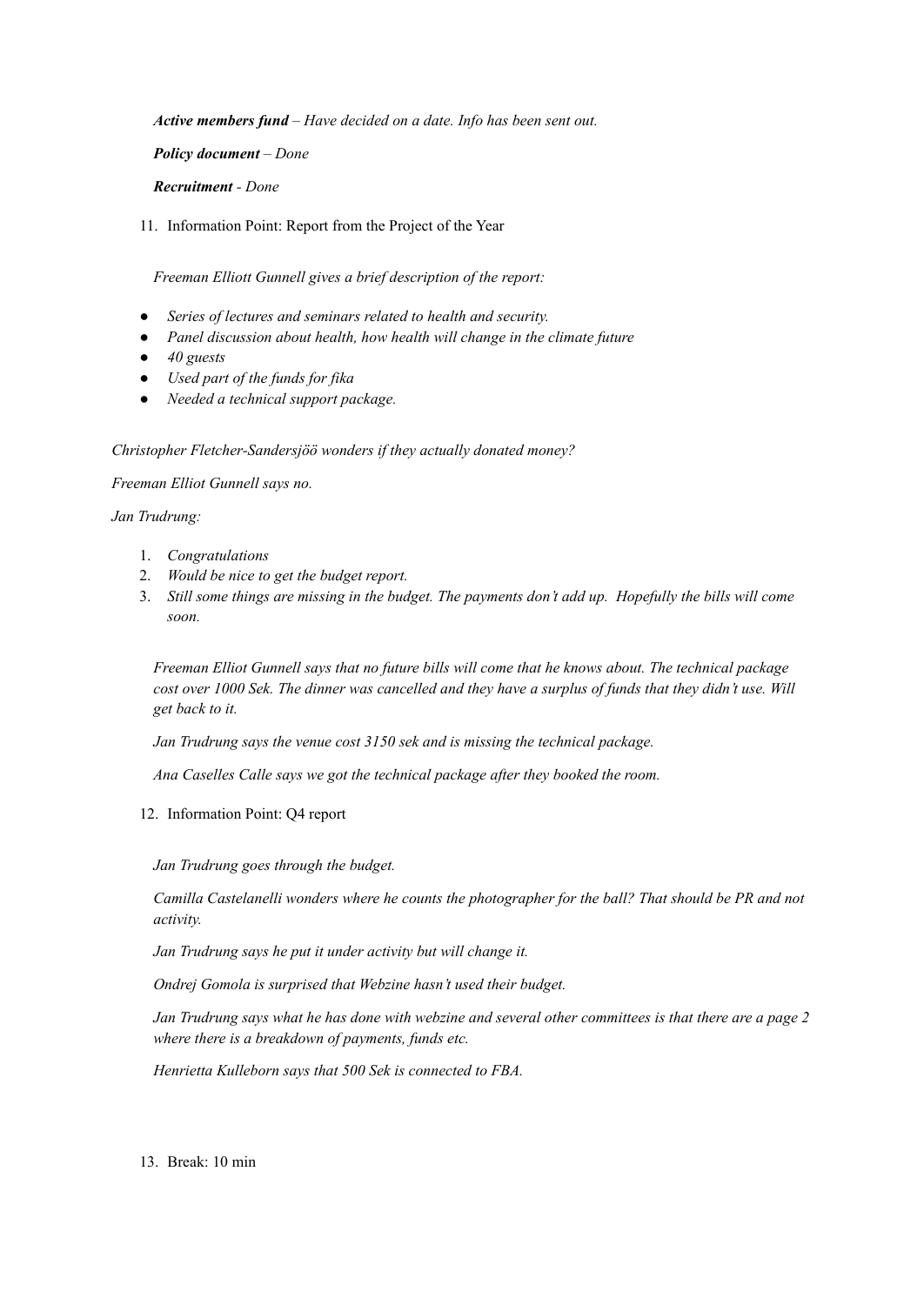*The board approves, by acclamation, to skip the break.*

- 14. Presidium Questions
	- 14.1.Presidents

*Nicolas Jendi wonders if the FBA matrix is the same thing they did during the winter?*

*Henrietta Kulleborn says this is an improvement from the winter process after the FBA tipped us about it. This is easier to understand. Try to make it as easy as possible. Teach your successor about this.*

*Rebecca Majewski wonders about the meeting from Monday.*

*Henrietta Kulleborn says that she was really nice and it went well. Discussions about having meetings on zoom next operational year.*

Jan Trudrung wants to add that the matrix isn't a substitution to the statistics as they still need it.

#### 14.2.Secretary

*Christopher Fletcher-Sandersjöö says that he will write his last newsletter soon and wonders if he should have a message from the board in it? Christopher Fletcher-Sandersjöö also needs contact info and personal number from the board in order to sign them up for the Senior Collegium.*

*Jan Trudrung says we can send the board the senior collegium form and have a board picture for the newsletter.*

#### 14.3.Treasurer

*No questions*

#### 14.4.UFS Representative

*No Questions*

#### 15. Committee Questions

#### 15.1.Activity

*Nicolas Jendi wonders if they will add an event for Tuesday? Rebecca Majewski says that it isn't an activity thing and it isn't public.*

#### 15.2.Career

*No questions*

## 15.3.Lecture

*No questions*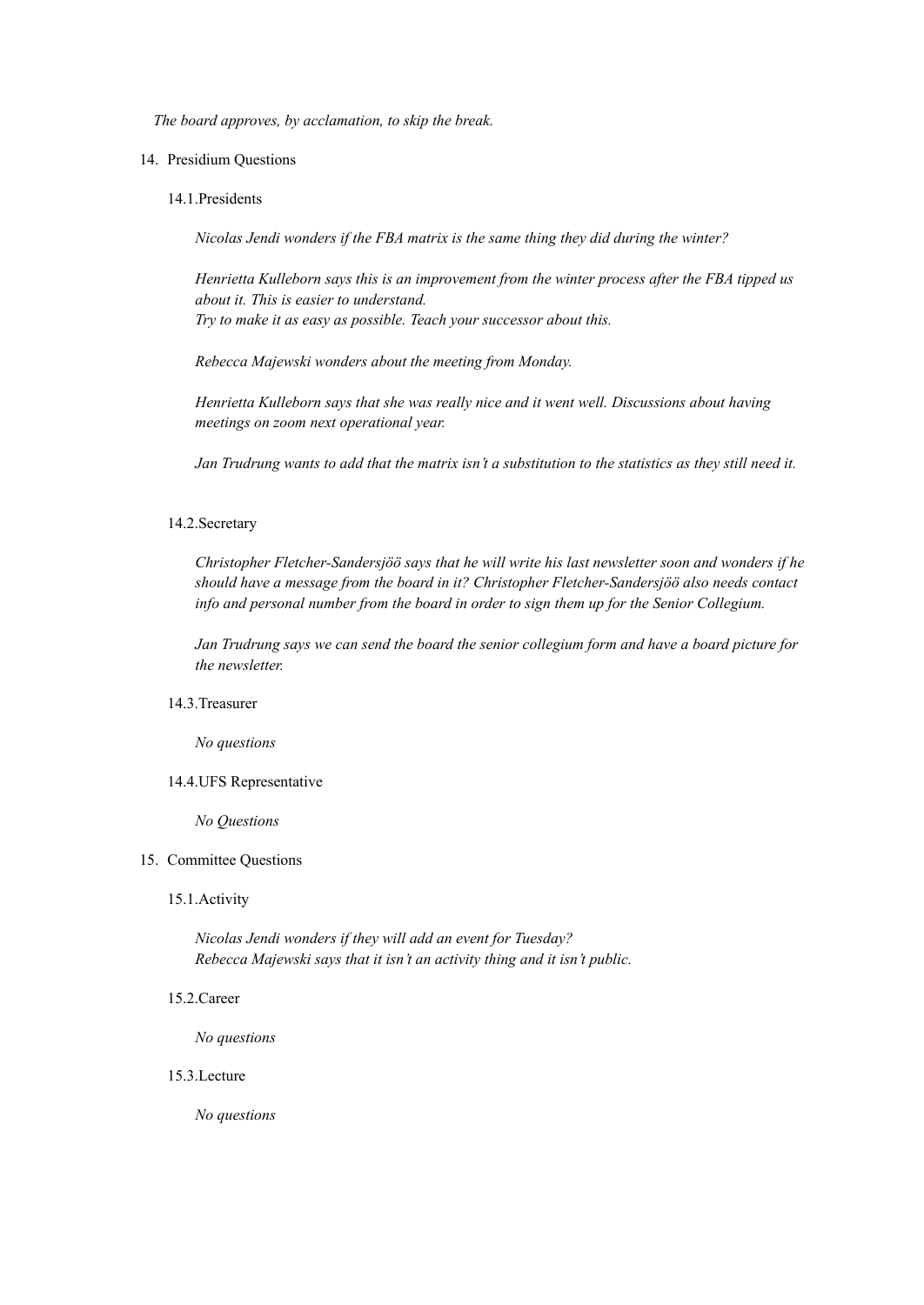#### 15.4.Magazine

*No questions*

15.5.Pod&Radio

*No questions*

#### 15.6.PR

*No questions*

# 15.7.Travel

*Henrietta Kulleborn wonders if Travel have sent out an evaluation report to the travellers to Istanbul? Linnea Svensson Rotberg will get back to Henrietta Kulleborn*

#### 15.8.Webzine

*No questions*

16. Other Points

*No other points*

17. Handing over the Gavel

*Henrietta Kulleborn hands over the gavel to Annie Anderek*

## 18. Meeting Adjourned

*Meeting adjourned at 19.16 by Henrietta Kulleborn.*